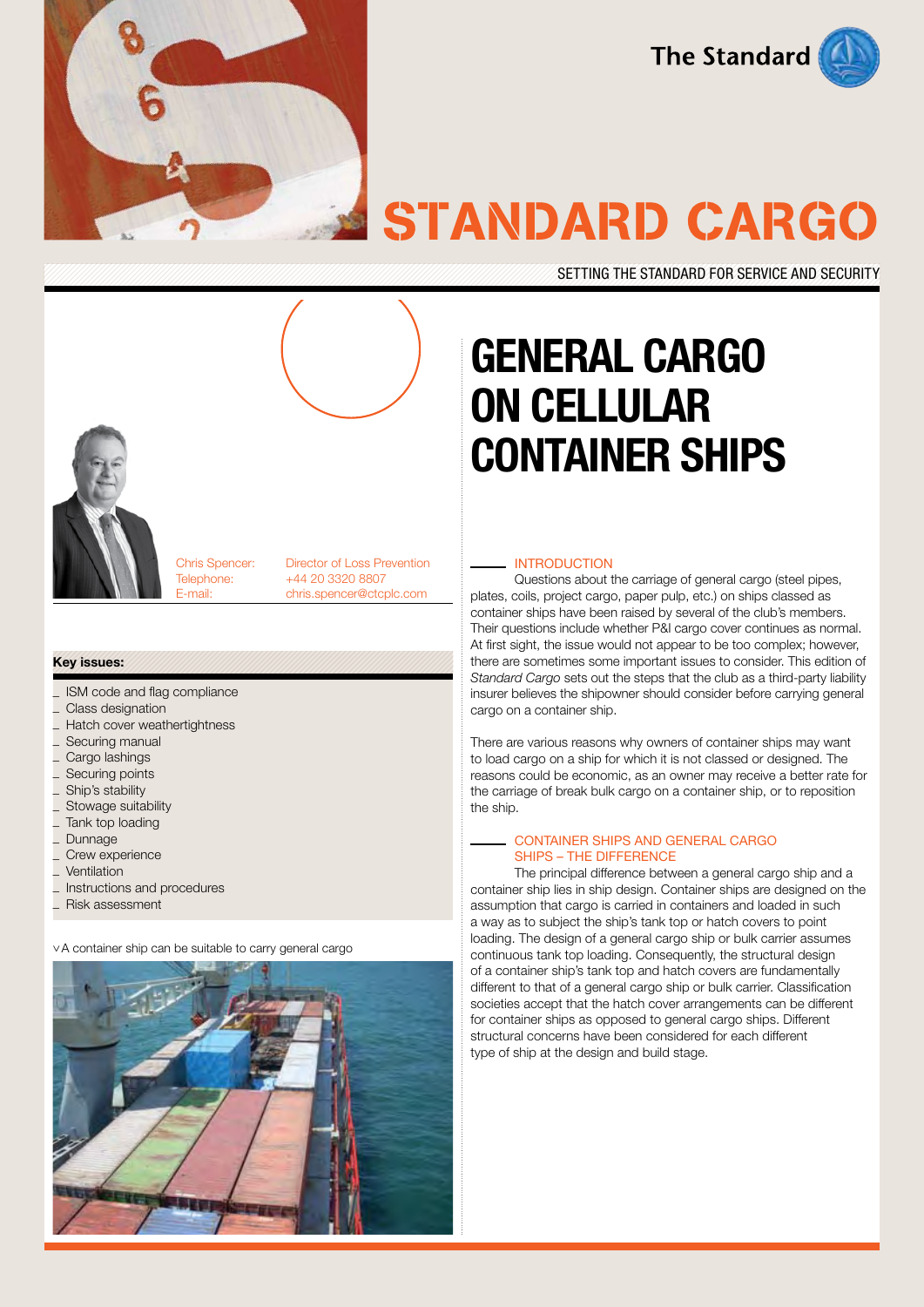

^Steel rails and plate loaded into a cellular container ship

The carriage of break bulk or project cargo on a flat rack or in an open container poses no problem as these would be considered to be containers. The occasional break bulk parcel or item of project cargo that is not susceptible to water damage, so long as it is being carried in compliance with flag and class rules, is also not a problem. However the club would recommend that if any cargo susceptible to water damage is to be carried, the ship should carry out a watertight hatch cover test prior to loading.

#### **ISM CODE AND FLAG COMPLIANCE**

#### Club rule

Club rule 15.1 (5) states that the ship must comply with the ship's Flag State requirements and maintain the validity of statutory certificates, including those in respect of the ISM Code.

The ISM Code requires that the ship has a valid Safety Management Certificate (SMC) and that the company has a valid Document of Compliance (DOC). The DOC states what ship type the company is approved to operate; the ISM safety management system is audited against operating the particular ship type/s. The ISM Code requires the company to address critical operations, and the loading and carriage of cargo are considered critical operations. Therefore instructions, procedures and guidance notes are necessary for the cargo carried onboard.

A number of administrations have penalised companies following major incidents for not having specific operations manuals for specific ships. In any event from a practical and common-sense level, it would be expected that procedures and instructions to be available to the master.

If a ship did not have an appropriate cargo-securing manual, a suitable ship's stability book and relevant procedures and guidelines, the ISM Code would not be complied with.

The ISM Code states in Section 7 – Shipboard operations that: *"The Company should establish procedures, plans and instructions, including checklists as appropriate for key shipboard operations concerning the safety of the personnel, ship and protection of the environment. The various tasks involved should be defined and assigned to qualified personnel."*

The ISM Code refers to special and critical operations. The carriage of cargo such as steel or project cargo would fall into either category particularly in relation to cargo shift (securing) and/or stability. For example, special instructions would be required in relation to a steel cargo before the onset of and during heavy weather. The shifting of steel coil or plate is more likely than container shift in heavy weather.

The issue of the ISM requirements may be complex in the situation where the class designation of the ship has changed and there may be different interpretations as to what is required. However, it would be safe to assume that for one voyage only, where general cargo is loaded on a cellular container ship, the following would have to be complied with:

- \_ Flag State approval or Class approval on behalf of Flag State
- \_ Class approval
- \_ instructions and procedures issued to the master in respect of cargo care
- \_ Class/Flag dispensations may be given in respect of:
	- \_ Cargo Securing Manual
	- \_ stability book/stability requirements
- \_ hatch cover suitability in compliance with loadline regulations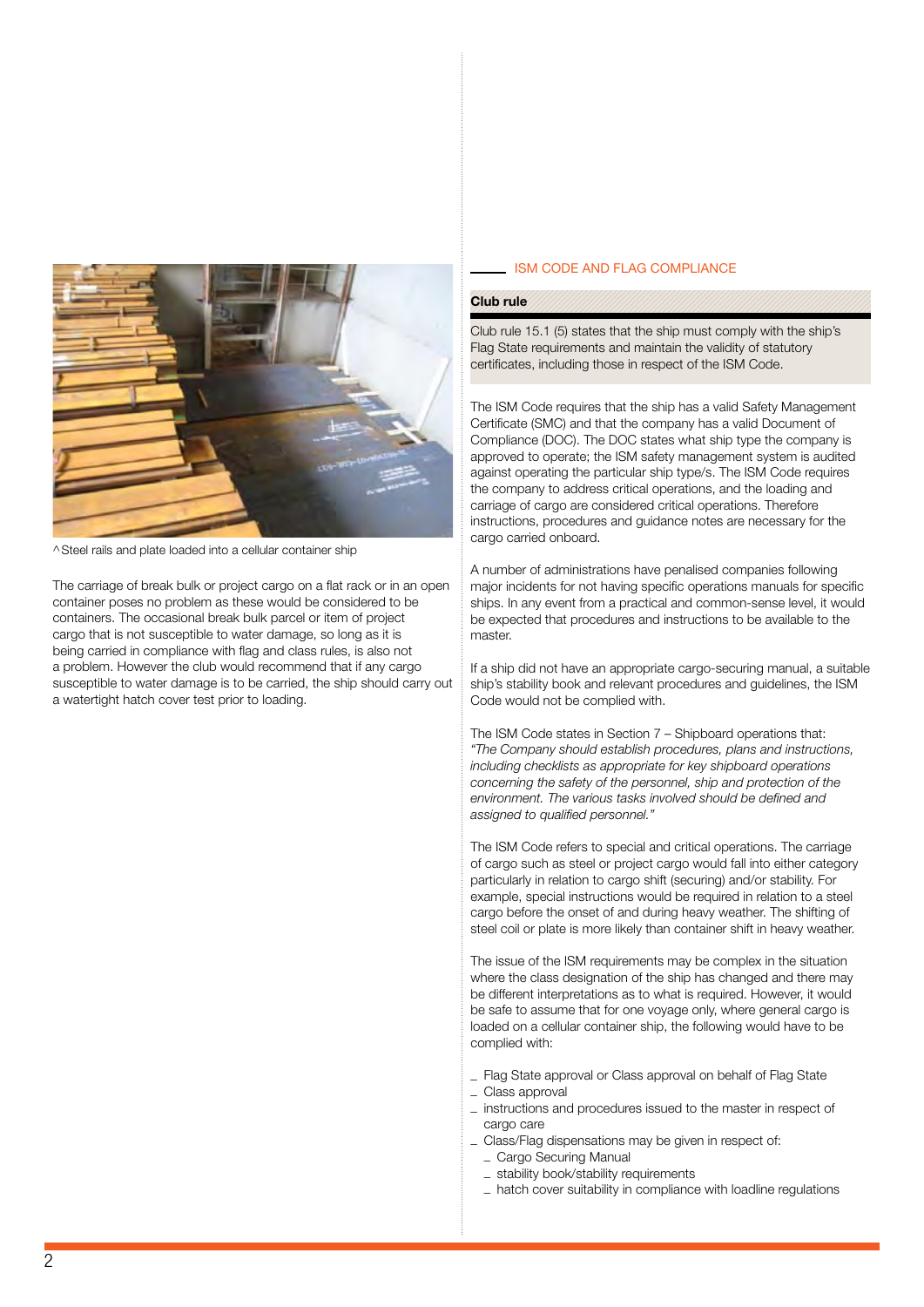#### OPEN HATCH VALUE 43.6 dBuV

| 15.2 dBuV | 14.8 dBuV |
|-----------|-----------|
|           |           |
|           |           |
|           |           |
|           |           |
| 18.7 dBuV | 31.0 dBuV |

Typical ultrasonic hatch test on a cellular container-type pontoon lid; note the areas marked between the individual lids where the results have exceeded the 10% acceptable value. These areas will allow ingress of water in heavy weather.



^Surveyors taking ultrasonic readings on hatch covers

#### **ISM COMPLIANCE**

In a situation where the loading of general cargo in the container ship is a 'one-off', ISM compliance may be satisfied by an acknowledgement from Flag or Class on behalf of the Flag State to confirm that the ISM manuals/procedures have been reviewed and found acceptable. However, other requirements may be stipulated.

In the case of a container ship going on time charter for a significant period of time, the position would require a more permanent approach and the following would be the minimum requirement:

- Flag approval or Class approval on behalf of Flag
- \_ Cargo-Securing Manual (SOLAS)
- stability book reviewed/approved by Flag (or Class on behalf of Flag)
- Class approval in respect of tank top loading
- Class approval of cargo hatch cover arrangements
- \_ Flag (and/or Class) approval in respect of ISM compliance, if appropriate

ISM Code compliance may require a 'mini audit' or review that the company and ship has the appropriate procedures, documentation and experience in place. The level of audit required would be a decision for Flag (and/or Class on behalf of Flag).

# class designation

# Club rule

Club rule 15.1 (1) requires, as a condition of insurance, that every ship must be and remain fully classed by a classification society approved by the managers.

Container ships can be classed as container carriers, container ships or container/general cargo ships. Each classification reflects different operational conditions or arrangements on the ship. For example, a container ship is likely to load cargo in closed containers carried below deck slotted into cell guides, while a container carrier may utilise a system of guides and buttresses. It is important to understand what is behind the actual classification. It is likely that all three classifications are made on the basis of cargo carried in closed boxes with point loading on the ship's tank top.

### It is recommended that the ship's classification society approves the ship for one voyage (a letter of dispensation) or reclassifies the ship as a general cargo ship (or similar) before a container ship is loaded with general or break bulk cargo.

This process could involve ship modification, and classification societies are likely to examine a number of issues as outlined in this bulletin.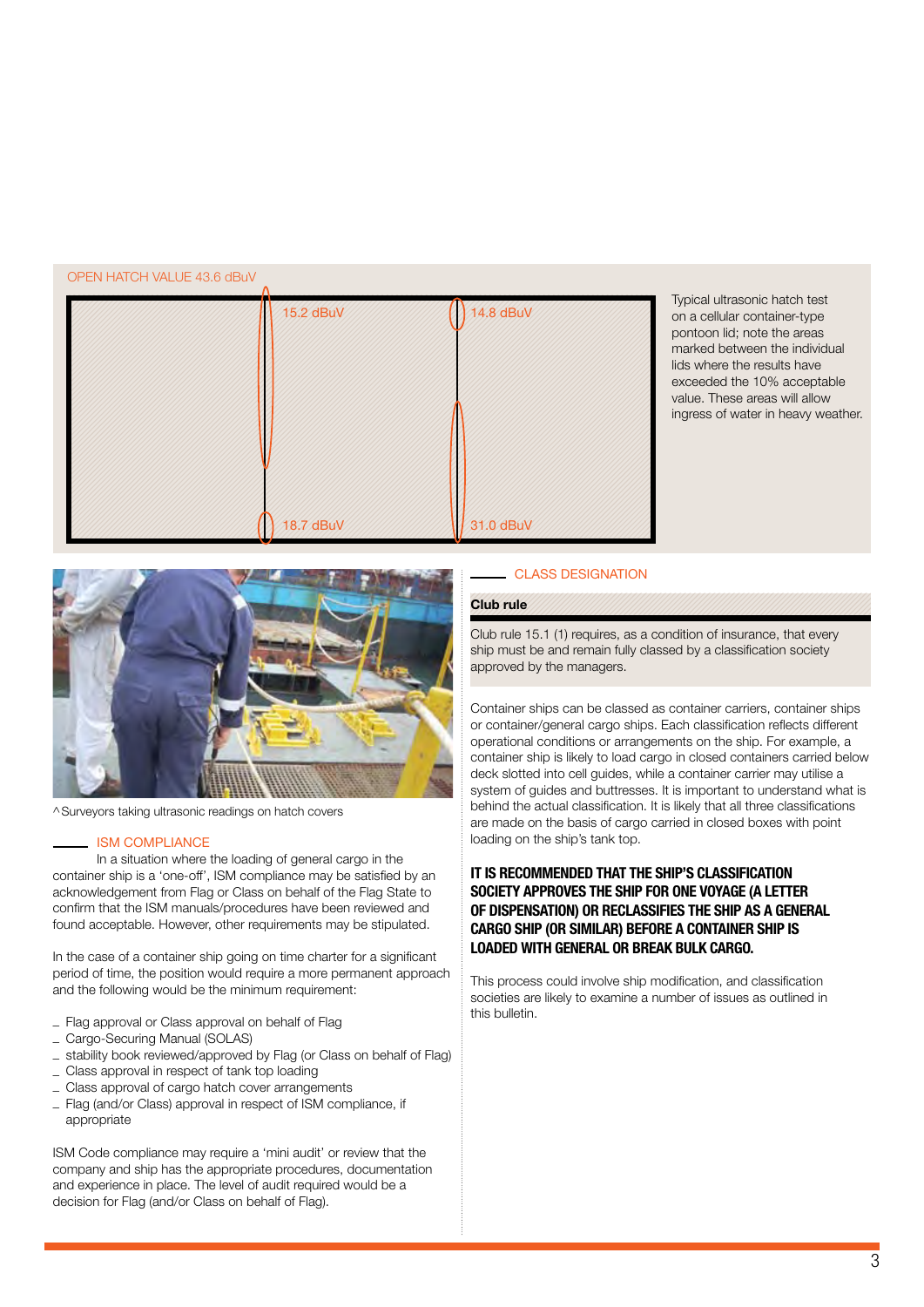For a ship engaged on a long-term charter, it is recommended that Class be approached to have the ship reclassified as a ship suitable to carry the intended cargo; this might require reclassifying the ship as a general cargo ship/container ship or combination carrier as Class found appropriate. This would involve having cargo securing manual and stability books reissued/ endorsed and implementing possible ISM audits.

Class may consider that it is not possible to reclassify some container ships due to the type of hatch covers fitted. Therefore these ships would not be suitable for carriage of water-sensitive general cargo.

Typical letter of approval from Class for a container ship to carry general cargo for one voyage only may look like this:

*"For this container ship the XXX classification society does accept for one single voyage also the transport of break bulk cargo on the inner bottom of the cargo holds in accordance with Class Rules XXX.* 

*When carrying break bulk the maximum permissible uniformly distributed load on the weather deck hatch covers and the maximum permissible uniformly distributed load on the tank top may not be exceeded. For the maximum permissible uniformly distributed load on the weather deck and tank tops refer to ship's technical files.*

*The maximum permissible stowage of break bulk is two container heights.*

*The ship's stability for the specified intended voyage has to be sufficient and the respective loaded departure/arrival stability condition shall be sent to the Class society after each port.*

*The master shall ensure that the hatch covers will be efficiently sealed for the intended cargo.*

*The cargo securing measures have to be appropriate for the intended cargo and shall be in accordance the Code of Safe Practice for Cargo Stowage and Securing/IMO res A.714 (17)."*

If a dispensation letter from class was issued this would not necessarily mean that the hatch covers were suitable for the carriage of general cargoes and the club would recommend that the hatch covers will need an ultrasonic test or a hose test if an ultrasonic test is not possible.

#### HATCH COVER WEATHERTIGHTNESS

Container ships are generally fitted with lift-on/lift-off hatch cover pontoons that are designed for flexibility. Less importance is given to weathertightness on container ships than on bulk or general cargo ships. As a result, hatch covers on modern container ships may not have compression bars, gaskets and double drainage channels. Very often, the only compression to the hatch cover rubbers on a container ship pontoon lid is on the sides of the lids where they land on the hatch coaming. At the edges where the hatch cover pontoons adjoin the adjacent lid, there is no interlocking compression. Instead, they could be fitted with protruding gaskets, Omega seals or flap arrangements. There are two types of Omega seal in common use: inflatable seals and solid domed rubber seals (known as Omegalites), which compress against the vertical face of adjacent pontoons. General cargo ships are fitted with hatch covers designed to prevent water from entering the cargo hold and are likely to be fitted with gaskets, compression bars, a double drainage system, landing pads and cleats.

The club's experience has been that container ship hatch covers are unlikely to be weathertight, that Omega seals are easily damaged during the lifting on or off of pontoon covers and that poor compression will result in water entering the cargo hold. Wet damage is a significant cause of cargo damage claims, particularly to finished steel, wood pulp or other water-sensitive cargo.

Ultrasonic gauge reading

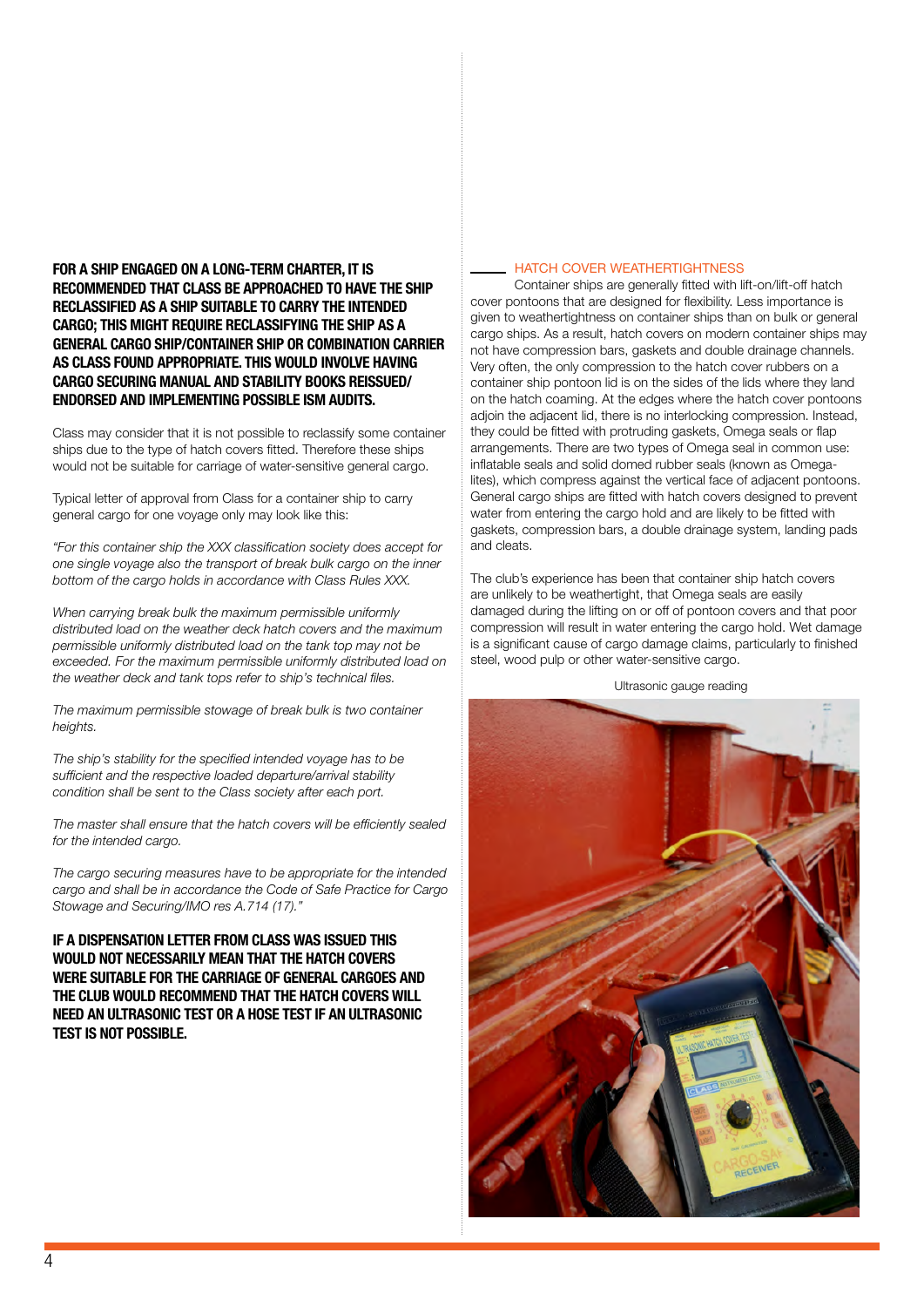

^Damaged container ship hatch corner rubbers would allow water ingress



^Hatch cover longitudinal joints such as these would have to be in good condition to prevent water ingress



^Damaged hatch cover edges would allow water ingress – sufficient to cause water damage to water-sensitive cargo



^Damaged packing channels and seals – sufficient to allow water ingress



^Damaged packing rubber seals



^Damaged channel bars – potentially allowing water ingress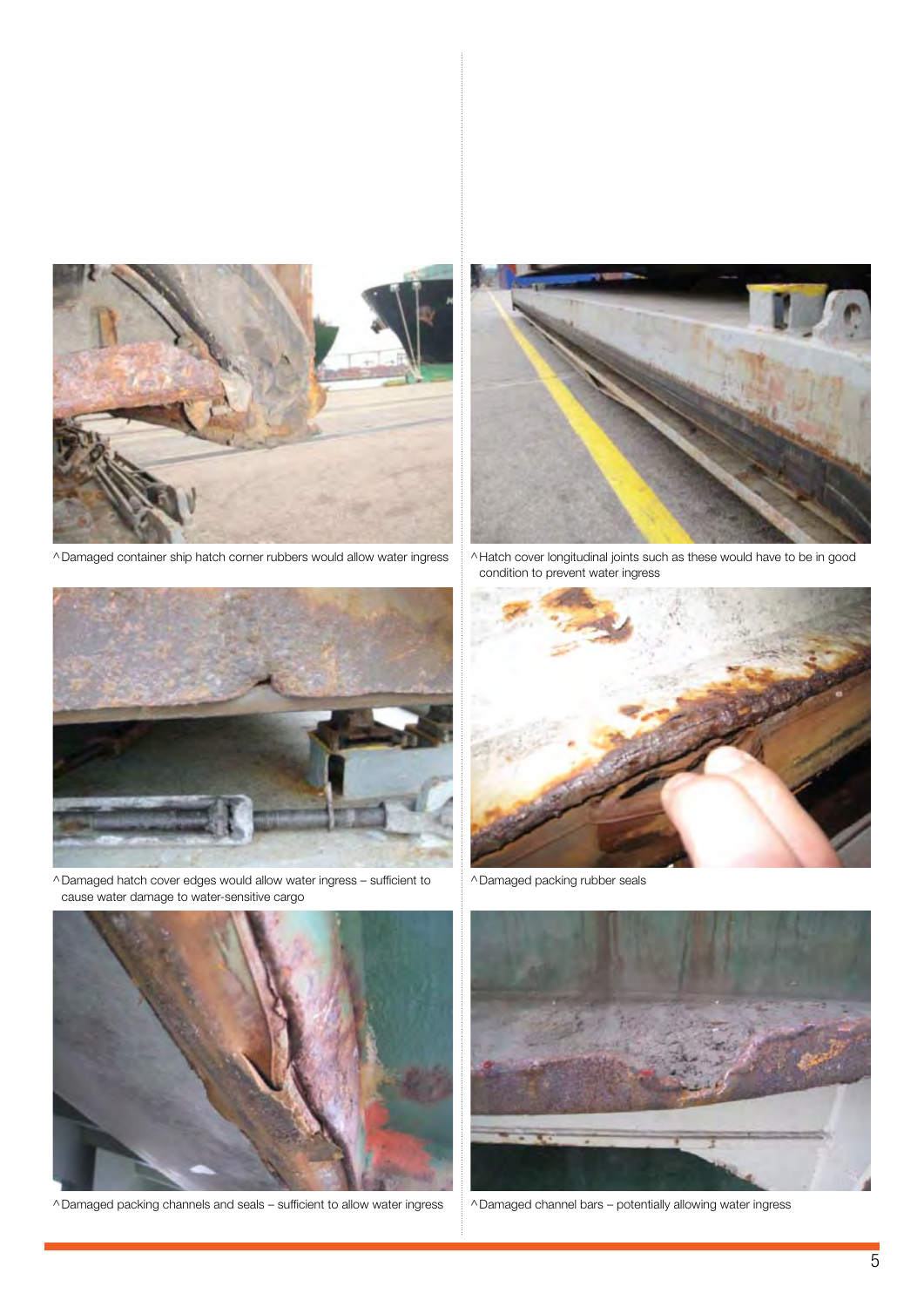

^View of area where CAT seal acts on the coaming table



^This sealing arrangement may be acceptable to Class; however, when subjected to an ultrasound test, it is likely to fail and therefore it is not recommended by the club for water-sensitive cargo. The only seal is a rubber seal/flap and a drain channel



^A damaged seal, which will allow water ingress

If the flaps or the drain channel lip is damaged, the weathertightness will be impaired. As noted previously, Class may consider these types of hatches to be unsuitable for a general cargo ship notation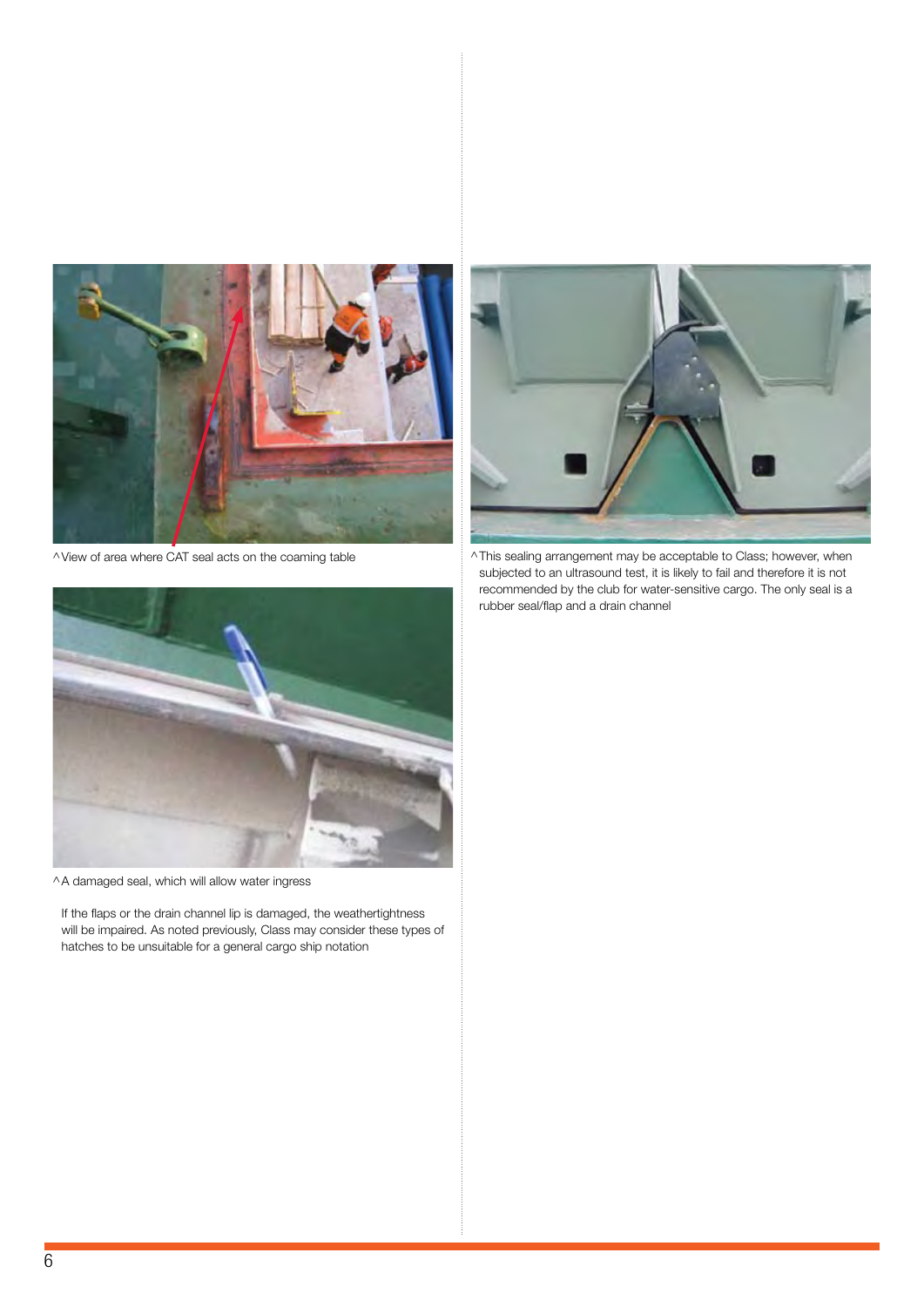

^This picture and diagram shows a pontoon hatch cover arrangement that would most likely fail an ultrasound hatch cover test. Even with foam and tape, this arrangement is likely to allow water ingress into a hold sufficient to damage water-sensitive cargo when the ship is experiencing heavy weather



 $\bigwedge_{\mathsf{v}}^{\mathsf{v}}$ The use of foam is not a primary means of preventing water ingress

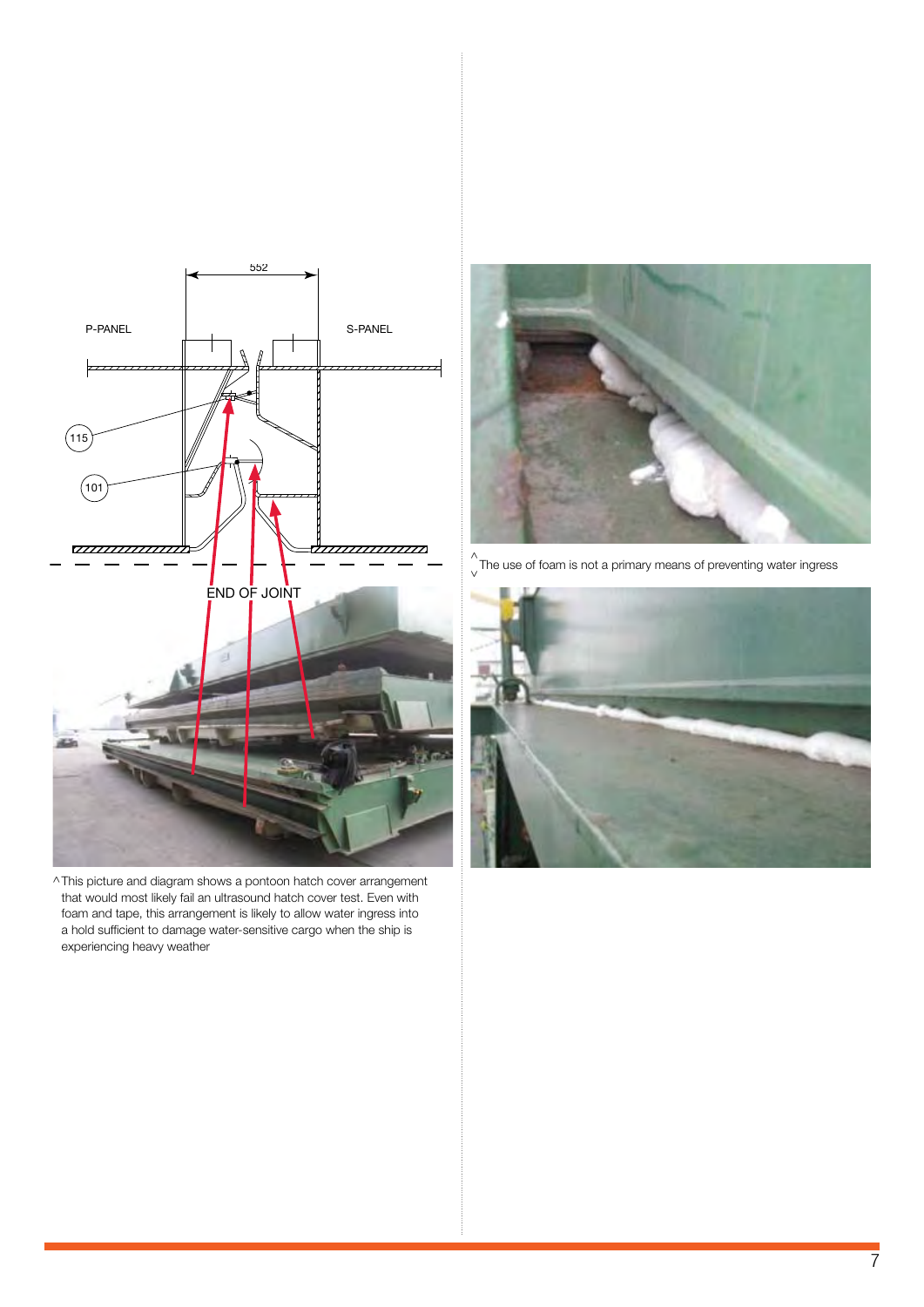

 $\bigwedge_{\mathsf{v}}^{\mathsf{v}}$ The use of tape is not a primary means of preventing water ingress



# When carrying water-sensitive cargo, the hatch covers should be secured and weathertight sufficiently to pass an ultrasound test (or a hose test).

The ultrasonic hatch cover test would have to be carried out before any 'ram-nek' or equivalent tape was applied and/or any 'foam' used as additional protection against water ingress.

Experience shows that tape and/or foam are not sufficiently robust to be a primary means of preventing water ingress. However, it can be an additional precaution as a secondary barrier.



^The use of foam and tape is not a primary means of preventing water ingress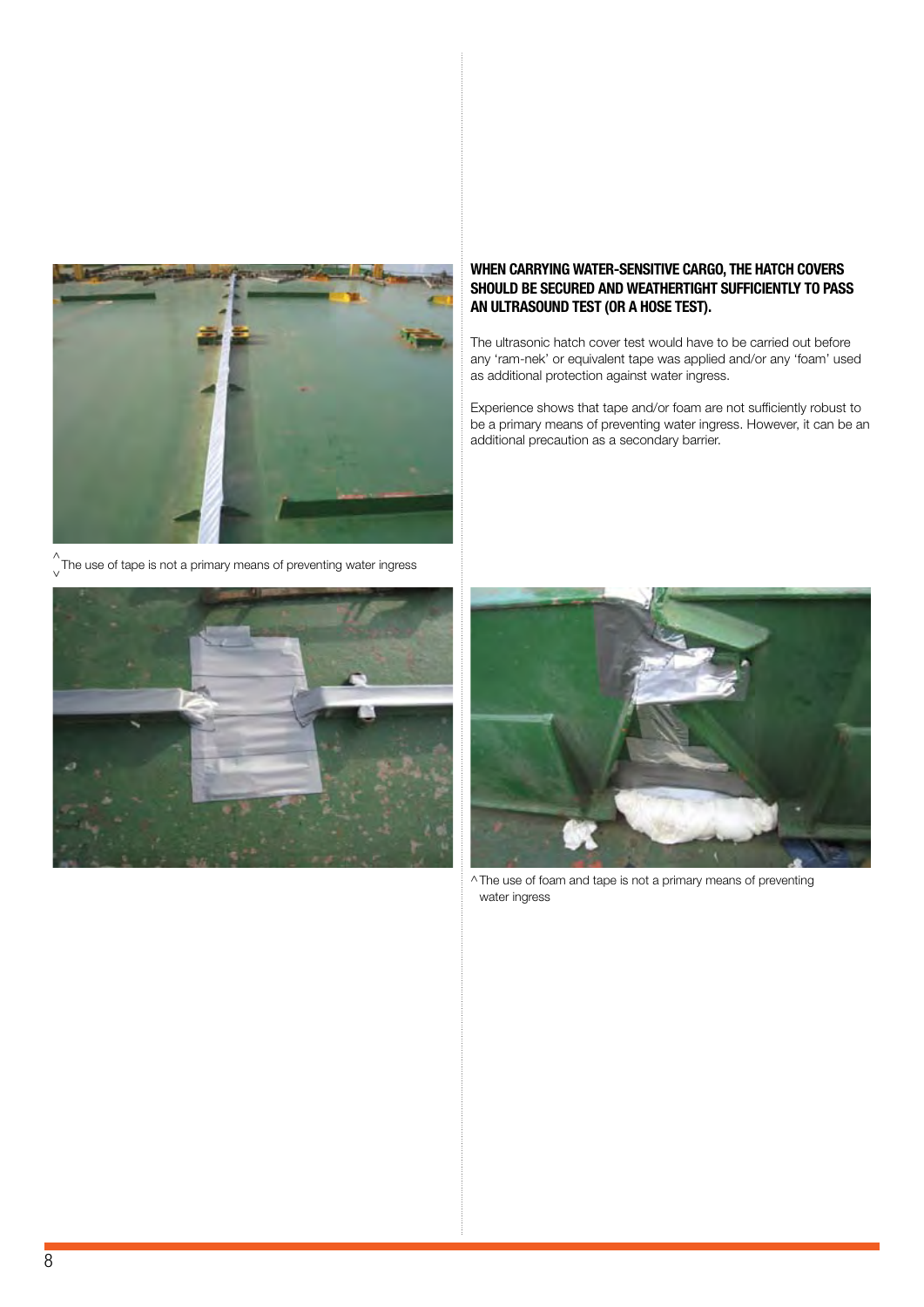

^This ship may be suitable to stow the cargo



^Pipes stowed correctly



^This container hold may be suitable for general cargo. It would depend on the cargo and the hatch cover condition

The fact that the ship is trading with a high freeboard and in benign waters is also not a justification alone for the carriage of general cargo on container ships. Heavy spray and/or heavy driving rain are able to penetrate container ship hatch lids at the cover joints, particularly when the ship is moving in a seaway. Unexpected heavy weather has also led to claims. It is prudent to ensure that weather routing is considered for certain voyages, particularly areas where deep depressions, cyclones, typhoons and hurricanes are prevalent.

The hatch covers for general and bulk carriers have compression bars and rubber jointing that is compressed by the weight of the hatch lids and compression cleats or wedges. These lids when in a good condition and dogged down properly will prevent water ingress into the holds.

#### Securing manual

The Cargo Securing Manual for a cellular container ship will not be fit for purpose for a ship carrying general cargo. A new or revised Cargo Securing Manual should be submitted by owners to Class for approval. It is a Flag State requirement that the ship is issued with a Cargo Securing Manual in accordance with SOLAS Reg 5, Ch VI/VII. The manual should be in accordance with the provisions as described in IMO circ 745.

#### Cargo lashings

A cellular container ship would not normally be provided with cargo lashings suitable for general cargo. The normal container lashings are not suitable for the majority of general or project cargo. Additional pad-eyes and D rings may have to be welded into position. D rings with adequate strength that fit into ISO sockets are available. Cell guides and their brackets are not designed to have lashings affixed to them.

Appropriate cargo-lashing material should be provided with safe working loads and in good condition.

#### Securing points

Securing points should be:

- fit for purpose (that is, not container recess points)
- \_ welded to suitable secure strong positions (hot work permits required)
- welded using professional welders
- \_ checked by non-destructive testing (NDT) to ensure welds are of good quality
- \_ approved by Class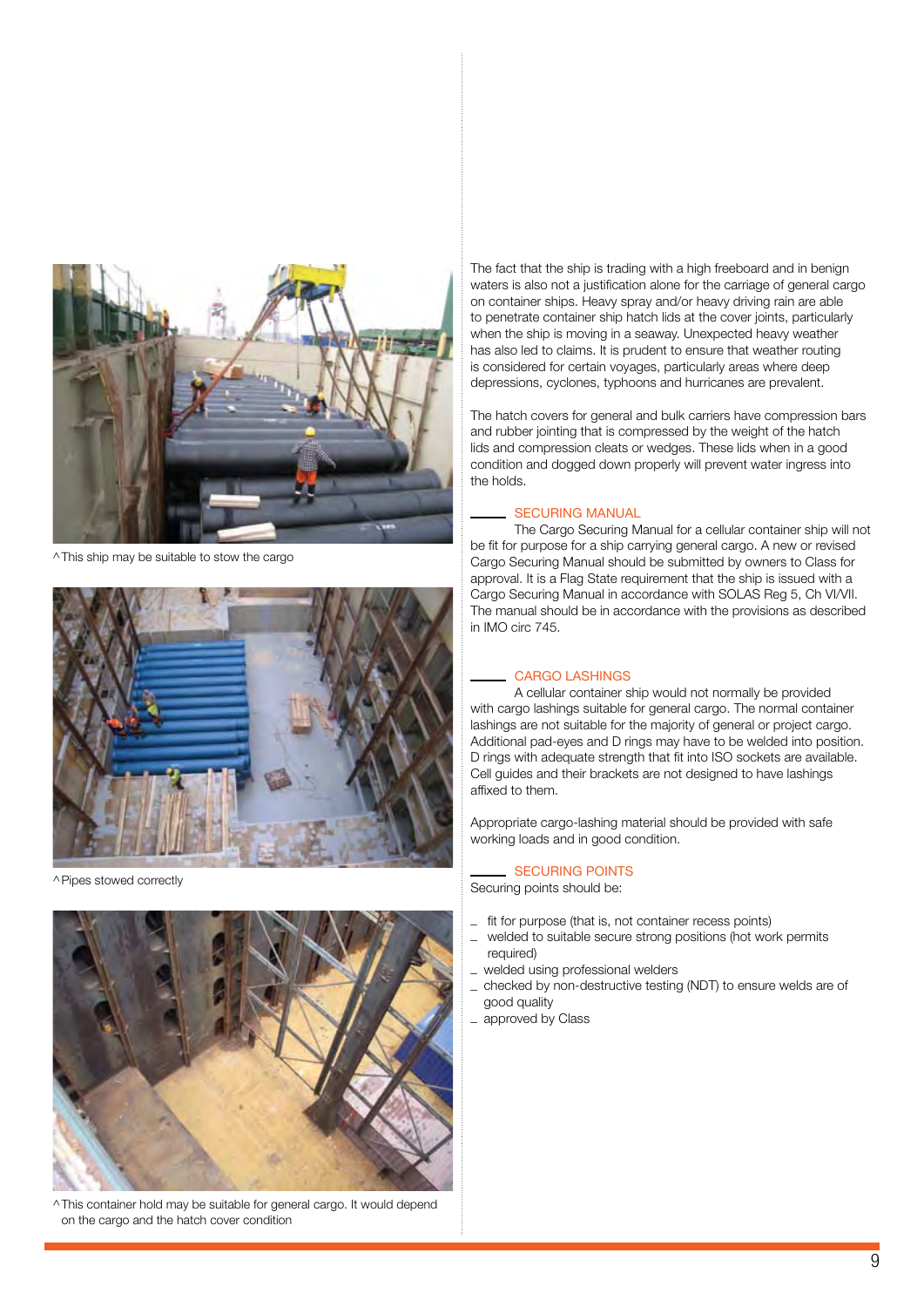

^Consider the tank top loading and stability. Tank top loading strengths should always be complied with



^Loading pipes into container ship



^Dunnage used should be adequate depth

#### SHIP'S STABILITY

If the ship is to be used for a purpose for which it was not designed or classed, the ship's stability book/information should be reapproved by Flag or Class on behalf of Flag.

If the ship is to be used for one voyage only, a dispensation can be sought from Class; but its views and requirements would depend upon the circumstances. It may be that the dispensation will be in the form of a letter which may or may not demand compliance with certain requirements. For example, Class may require that the company submit to Class a departure and arrival stability condition for its approval.

If, for example, the ship was to load a significant amount of heavy steel plate or coil on the tank top and combine the load with containers on deck, Class must be approached and approval sought. The very different loading and hence rolling characteristics may have an adverse impact on deck-loaded containers.

#### STOWAGE SUITABILITY

Stowage suitability is also an issue which owners need to think about even if Class and Flag may consider this to be of less significance. The proximity of the cell guides and the container fittings on the tank top are all possible causes of physical damage to the cargo during loading/discharging or whilst stowed.

Cell guides and container fittings may become damaged as a result of carrying non-container cargo.

The use of good dunnage of an appropriate size to raise the stow off the tank top would be necessary. The issue of protection from the cell guides for the stowage of pulp cargo for example would need to be addressed.

#### TANK TOP LOADING

Container ships are designed to take point loadings at the hatch shoes or twist-lock fittings. These loads may be completely different and inadequate for loading heavy cargo. For example, 25 mt steel coils or ingots have considerable point loading weights.

The maximum allowable tank top weight per square metre must not be exceeded in any circumstance. Class should be consulted for advice if necessary.

#### **DUNNAGE**

Ample dunnage needs to be utilised throughout as necessary. Not only does dunnage need to be placed on the tank top to prevent physical damage from the container fittings, but dunnage also needs to be used for 'chocking off' or 'squaring off' cargo by means of wedges and braces.

Use suitable dunnage that is strong enough and of suitable height.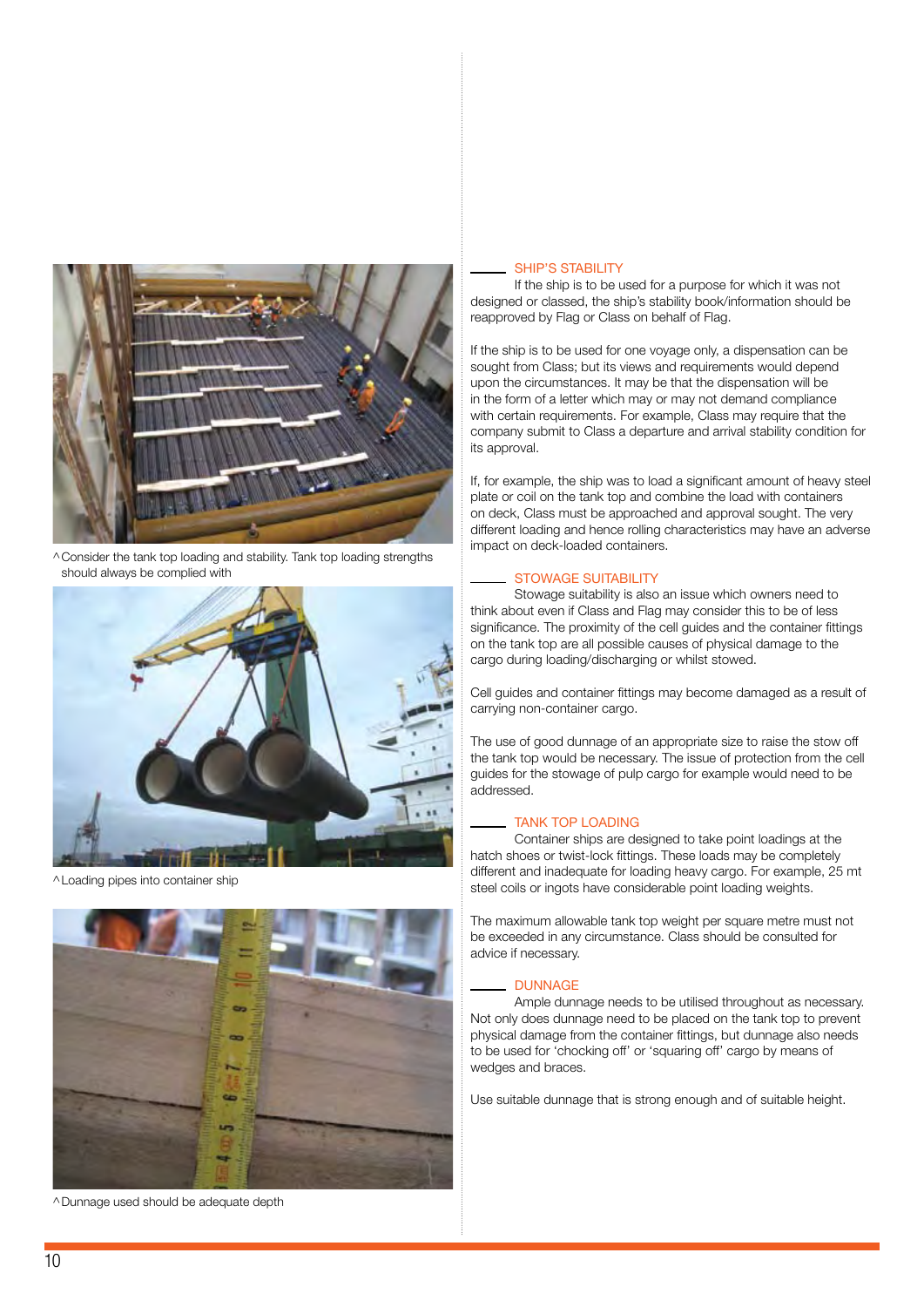

^Use of ample dunnage protects the cargo



^Dunnage keeping the cargo clear of tank top obstructions



^Officers should be aware of the ventilation requirements of the cargo

#### **CREW EXPERIENCE**

NOTWITHSTANDING THE REQUIREMENTS OF FLAG TO comply with the ISM Code, the member should have in place provisions to prove the crew are experienced and trained, and that adequate instructions and procedures for the crew in respect to the loading/carriage of the cargo are in place.

For time-chartered ships, the member should consider the experience necessary to operate the ship safely bearing in mind the type of cargo to be carried. A guide could be that THE COMBINED GENERAL CARGO SEA SERVICE OF THE MASTER and chief officer is at least three years. This requirement would be based on the experience of the member in the trade being considered.

The member could consider providing an experienced 'supercargo' to oversee the loading (and discharging) and this could offset the lack of experienced general cargo personnel onboard. Instructions on the carriage of the cargo would, nevertheless, have to be supplied to the crew.

#### **VENTILATION**

Information must be given to the master about the cargo ventilation or dehumidification requirements for the voyage. This may include keeping a ventilation log and temperature recordings.

Instructions should be given to the master on the ventilation requirements for the intended cargo.

#### Instructions and procedures

In line with ISM Code requirements, appropriate procedures should be available for the officers and crew in relation to:

\_ loading/discharge

- \_ stowage
- \_ lashing and securing
- \_ cargo care/ventilation during the voyage
- \_ commercial issues (e.g. clausing bills of lading/mates receipts)
- \_ survey (for example, steel-securing procedures and pre-load surveys of finished steel)